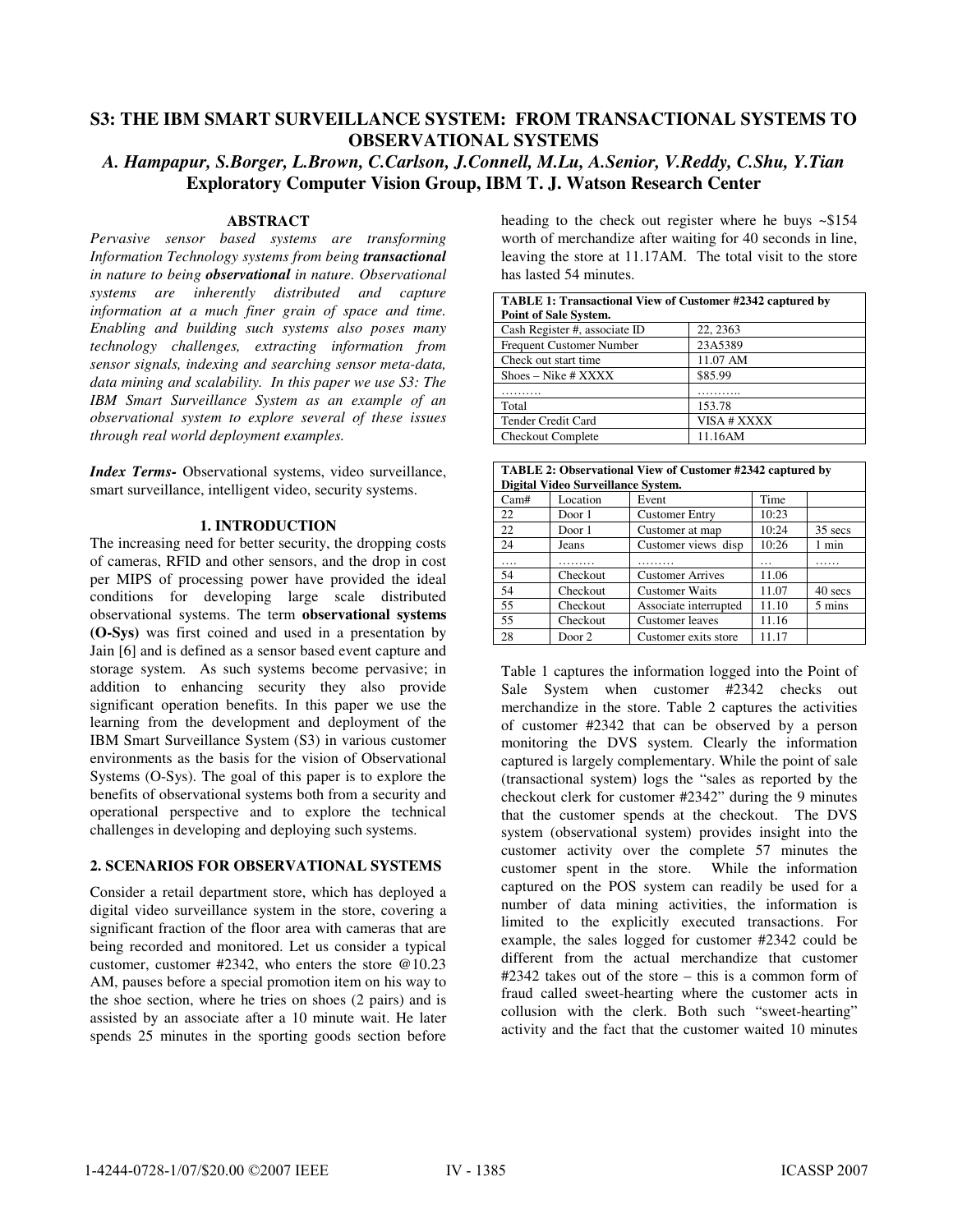for help in the shoe aisle are captured by the DVS system. The key distinction between a transactional system and observational system is the fact that a transactional system requires explicit human input to record information, while the observational system automatically captures all the activity that occurs within the specified limits of the sensor. While the DVS system captures all the details of the customers visit, it requires a person to watch the video to extract this information. Using people to monitor video cameras is known to be ineffective [7] and off-course cost prohibitive. In the past decade automated video analysis and pattern recognition technology has been applied to surveillance cameras (called video analytics) [3,4] making it possible to extract much of the information in table #2 automatically, *thus enabling the first "observational systems –based on digital video surveillance and other sensor infrastructure"*





**Figure 1 An example observational system: IBM S3: An open architecture for extensible event based surveillance.** 

The IBM Smart Surveillance System (called S3 –shown in figure 1) is an architectural framework for event based surveillance. S3 is a real world observational system. Using standard video cameras in conjunction with existing Digital Video Surveillance infrastructure, S3 provides the following functionality [10]. **Real-time Alerts** including, motion detection, trip wire, abandoned object, object removal, camera move/blind, e.g. sound alert when person approaches the fence. **Search Functionality** including search by object presence, time, location, color, speed, event duration and object size, e.g. find all red cars that entered the parking lot. **Specialized Analytics** including face capture and license plate recognition. The **Cross-Correlation** function of S3 allows the user to correlate events across analytics, e.g. search for license plate #, relate it to parking lot activity and badge's information. S3 supports statistics of events and extensibility.

A generic observational system has five distinct layers of technology on top of the sensors.

 **Layer 1: Data Capture Layer:** This layer includes technologies which take the raw sensor data and convert it to digital and store it on a disk and provide live streams for monitoring. S3 relies on partner technologies which already exist for layer 1 (cameras from company X, DVR from company Y).

**Layer 2: Data Analytics Layer:** This layer consists of signal processing, pattern recognition and learning technologies, which process the sensor data to extract meta-data. S3 implements this layer thru Smart Surveillance Engines (SSEs) which is a plug in framework of analytics algorithms like object detection, tracking, license plate recognition, face recognition, object attribute extraction (color, shape, size, etc). Each SSE can generate real-time alerts and generic event meta-data. The metadata generated by the SSE is represented using XML. Table below shows snippets for two types of meta-data generated by 1) SSEs with behavior analysis plug-in and 2) SSE with license plate recognition plug-in.

| $\omega$ ) 331 with necesse plate recognition plug-in. |                                |  |
|--------------------------------------------------------|--------------------------------|--|
| <b>Behavior Meta-data</b>                              | <b>License Plate Meta-data</b> |  |
| Engine ID: 23                                          | Engine ID: 35                  |  |
| Unique Event ID: 2379406                               | Unique Event ID: 4926402       |  |
| Start: 9/10/06:02:22:15:100                            | Start: 9/10/06:02:12:15:100    |  |
| End: 9/10/06:02:22:55:300                              | End: 9/10/06:02:12:25:453      |  |
| Keyframe: 23567.jpg                                    | Keyframe: $563783$ .jpg        |  |
| Video://mils/xx/file1.wmv                              | Video://mils/xx/file3.wmv      |  |
| Object Type: Person                                    | License Plate #: 525sds        |  |
| <b>Additional Fields:</b>                              | <b>Additional Fields:</b>      |  |

**Layer 3: Meta-data Management Layer:** The meta-data management layer aggregates meta-data from multiple sensors-analysis modules across the system. S3 implements this layer thru MILS (Middleware for Large Scale Surveillance) a Java framework. The XML metadata is received by MILS and indexed into predefined tables in the IBM DB2 database. This is accomplished using the DB2 XML extender. This allows for fast searching using the primary keys. MILS provides a number of query, retrieval and real-time alert notification services based on the types of meta-data available in the database.

**Layer 4: Data Mining Layer:** The meta-data accumulated across multiple sensors & transactions, over extended periods of time provide a very fertile ground for extracting insights into trends that are occurring in the observed environment. S3 does not implement any data mining capability at this point.

Layer 5: The Solution Layer presents all of the data gathered by an observational system to the user in the context of the business application. An number of industry specific solutions have been implemented using S3.

## **4. O-SYS TECHNICAL CHALLENGES**

Figure 2 below shows the architecture for implementing S3 across a chain retail store with both local and centralized monitoring of events. The video is stored locally at the store while the event meta-data is centralized on a regional basis. The monitoring of alarms and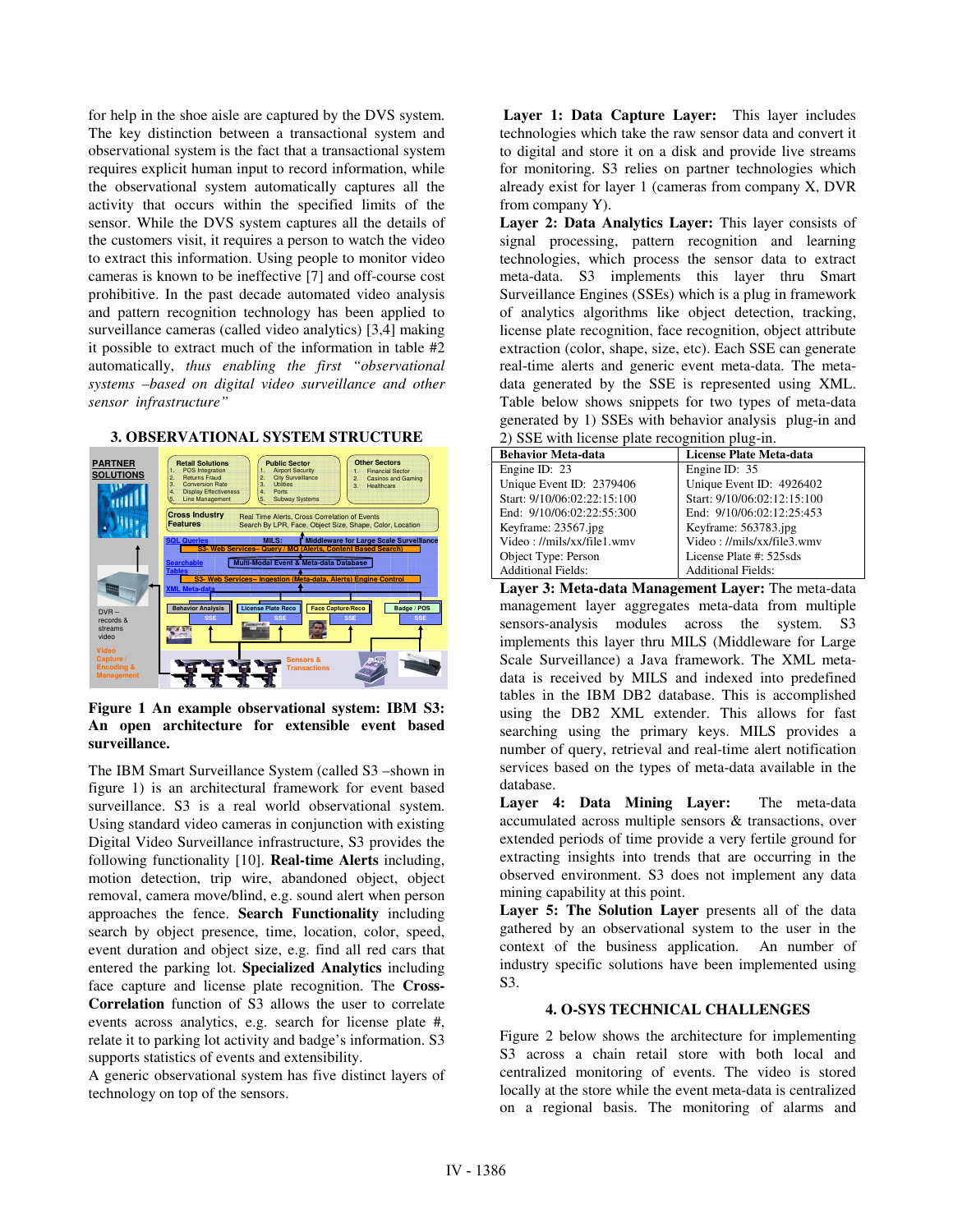investigation functions are centralized. Given this architecture, there are several dimensions of technical challenges.

**Sensor Analytics Algorithmic Challenges:** Clearly, this is a significant challenge, especially for video cameras. The current state of art can deal with scenes involving sparse activity and can extract limited types of information from them. As observation systems become pervasive, the demand for finer grained information extraction increases. For example, retail operators as of today can count customers entering the store using cameras. However, the value of understanding demographics of customer, age, socio-economic status, group shopping behavior, expressions of person looking at a new display, fraud behavior of employees and customers, etc is significant. The utility of observational systems depends largely on the development of algorithms to extract such complex information from video and other sensors.

**Processing Power Challenge:** The video analytics algorithms are very processor intensive. The current model for video analytics is centralized processing. As O-Sys's become pervasive, the processing is being moved into dedicated processors (like the TI-DSP) and new specialized media, processors like the IBM CELL [5]. The trend is also to move these processors to the edge (into the cameras). However, as the algorithms get more and more sophisticated, processing will need to be distributed between the edge and central site, bringing in a number of new challenges in distributed processing.

**Data Management: Back end scalability:** Unlike transactional data, observational meta-data can be voluminous, especially if "retro-active searching for unanticipated events" is supported by the observational system. A typical camera in a retail store (which see's 1000 objects per day for an average of 1 minute) would generate 1.60GBytes of meta-data. These numbers are significantly larger for a city surveillance application. Clearly, the back end system for handling this type of meta-data will need to deal with a number of issues including, meta-data management, effective search and indexing structures, etc.

**Information Integration:** As seen in the retail example, while the observational system can capture very fine grained information, the value of this information greatly increases, once it is related to the corresponding transactional activity For example, relating the people count within the TV department in a store to the total number of TV's sold provides a metric very useful in retail. The technical challenge here involves designing the right architecture to integrate information and the algorithms that can tie the appropriate piece of observational data to transactional data.

**Data Mining:** One of the biggest values of accumulating observational (and transactional information) is the ability to extract trends from the data and the ability to automatically detect anomalies, while this technology has been extensively researched for transactional systems [1], the addition of observational data brings in a whole new dimension of probabilistic trend extraction to the picture.



**Figure 2 S3 based distributed surveillance system architecture**

## **5. O-SYS: IMPLICATIONS**

As observational systems become more pervasive they have significant implications on the following.

**Security Implications:** Clearly, observational systems can be used to enhance the security of critical facilities in various ways, including providing real-time alerts on know security violations (like perimeter breaches), enhancing investigative capabilities (like searching for green get-away vehicle in the vicinity of a crime scene) and potentially moving towards proactive measures based on intelligence gathering (a van has been consistently seen around the embassy premises). Additionally, the activity trend information that gets aggregated in an O-sys over a period of time can be used for planning purposes to enhance security.

**Operational Implications:** A retail store may deploy camera infrastructure to prevent "loss or theft", however, the camera covering the checkout (which is one of known locations for loss in retail—thru cashier fraud) can also be used to measure the wait-time at the checkout, thus providing operational benefits to the store. Similarly airports can use cameras at the security check, to capture facial images to match against a database and use the same cameras to manage the wait time at security checkpoints

**Privacy Implications:** As observational systems (cameras & other sensors backed by event detecting intelligence) proliferate, these systems begin to accumulate large amounts of information about activities of people in a wide range of places, work, stores, airports, shopping malls, city streets, etc. Today the information gathered by O-sys is "anonymous", i.e. "the camera used to count people at the entrance to the retail store – is not capable of